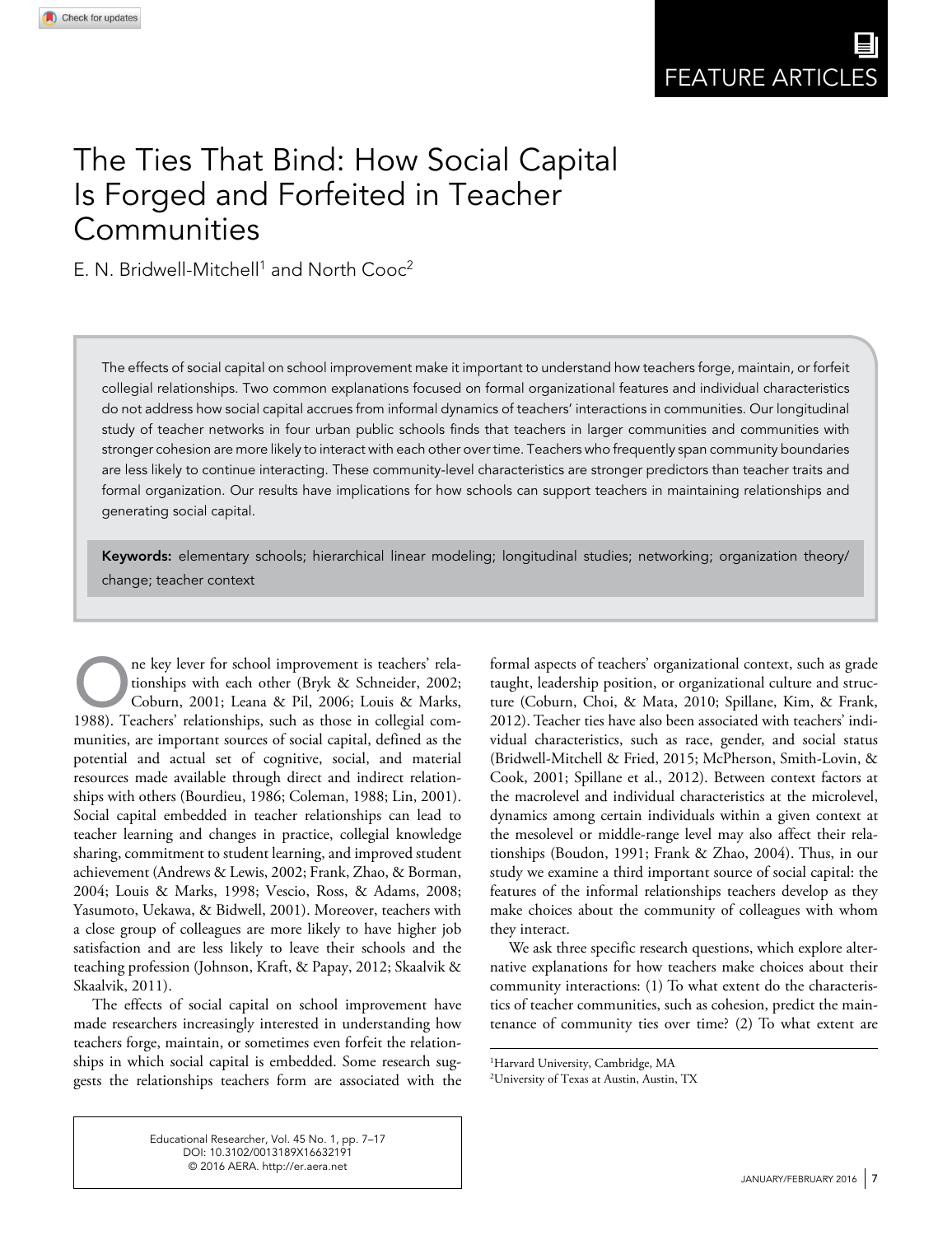community characteristics more influential for maintaining community ties over time than formal aspects of organizational context, such as grade and subject level taught? and (3) To what extent are community characteristics more influential for maintaining community ties over time compared to teachers' individual traits, such as age, gender, and race?

In the following sections, we first provide a brief introduction to the concept of social capital and factors that may affect access to its resources. Next, we describe the methods for the multisite, longitudinal study of teachers' social networks in four urban schools. We then present the findings for the comparative effects of individual characteristics, formal context factors, and informal dynamics on the extent to which community ties are maintained over time. We conclude with a discussion of the implications for future research and practice.

# Theoretical Framework

## *Access to Social Capital*

Social capital provides teachers with key resources for school improvement. For example, cognitive resources exchanged by teachers might include information or expertise for improving instruction (Coburn et al., 2010; Moolenaar, 2012). Social resources exchanged could include trust, esteem, or a sentiment of collective efficacy (Bryk & Schneider, 2002; Moolenaar, Sleegers & Daly, 2011). Material resources exchanged could be instructional supplies, curriculum materials, or use of technology, which supports the diffusion of innovations (Frank et al., 2004).

Teachers have a variety of relationships that provide them access to social capital; this includes relationships outside of their schools, such as personal or professional contacts. Collegial relationships within their schools provide teachers with the most accessible source of social capital given colleagues' proximity, frequency of interaction, and common organizational pursuits (Cross & Sproull, 2004). It is often taken for granted that some teachers have more access to social capital than others given serendipitous patterns of collegial relationships. Asked less often is how some teachers come to have relationships that grant them access to social capital and other teachers do not.

# *The Role of Individual Agency and Demographics*

One answer to how some teachers come to have certain patterns of relationships is that some individuals may be better able to establish relationships with others or may be more sought after by others because of their demographic traits or individual efforts. A basic finding in the network literature is that individuals prefer interacting with others they view as having traits similar to themselves (McPherson et al., 2001). Individuals also affiliate with others who have traits that are valued in a given work context. For example, as Spillane and colleagues (2012) demonstrate, individuals' years of experience may influence how much they are solicited, as may broadly valued social characteristics related to race and gender.

Some research suggests that demographic characteristics are important not only for being sought out by others but also for seeking others out. For example, Sun, Penuel, Frank, Gallagher, and Youngs' (2013) study of teacher professional development suggests teachers with a greater breadth of expertise may help their colleagues more. Bridwell-Mitchell and Lant (2014) show that there can be substantial differences between how much male and female principals seek out others for advice. There is even some research outside of the education literature that suggests personality traits, such as narcissism, may influence how much individuals seek input from others (Clifton, 2011).

## *The Role of Organizational Context*

Another factor affecting how some teachers come to have a certain pattern of network ties is organizational context. For example, in their 3-year study of district reform strategies, Coburn et al. (2010) found that organizational norms and structures influenced how teachers form relationships with colleagues by affecting the level of contact teachers have with each other and the expectations for collaboration. Bridwell-Mitchell and Fried (2015) found that compared to teachers in schools with low performance and strong accountability pressures, teachers in schools with higher performance and weaker accountability were more likely to forge ties with colleagues.

In contrast to the effects of organizational norms, culture, and performance, organizational structure may also influence tie formation. For example, Spillane et al. (2012) found that teachers with formally designated leadership positions, such as assistant principal, coach, subject coordinator, or mentor, were much more likely to forge ties with their colleagues. The way districts and schools structure routines for professional learning may also influence access to social capital in that some routines and facilitative roles, such as having instructional coaches, may influence the depth and strength of teachers' interactions (Coburn & Russell, 2008).

# *The Role of Informal Social Context*

Some studies of teacher communities emphasize that communities are grounded in a particular set of norms and values related to school improvement (Bryk, Camburn, & Louis, 1999; Louis & Marks, 1998). Another view of teacher communities emphasizes not the content of ties between teachers, such as the norms and values they share, but instead the network structure of these relationships (Daly, 2010; Moolenaar, 2012). In this case, community is defined by the pattern of interactions teachers have with each other. Teacher communities are considered informal when relationships are determined by teachers' choices about the reasons for and frequency of their interactions rather than having their relationships be designated by formal roles or assignments by school leaders.<sup>1</sup> Whereas membership in formal communities might be determined by teachers' names appearing on a list of official assignments, informal community is determined by the strength, density, and closure of ties between a group of individuals (Coleman, 1988). *Strength* refers to the level of attachment between individuals. *Density* is the proportion of possible interactions that have actually occurred between the individuals. *Closure*, which is related to density, is how much individuals who are indirectly connected by third parties are also directly connected to each other.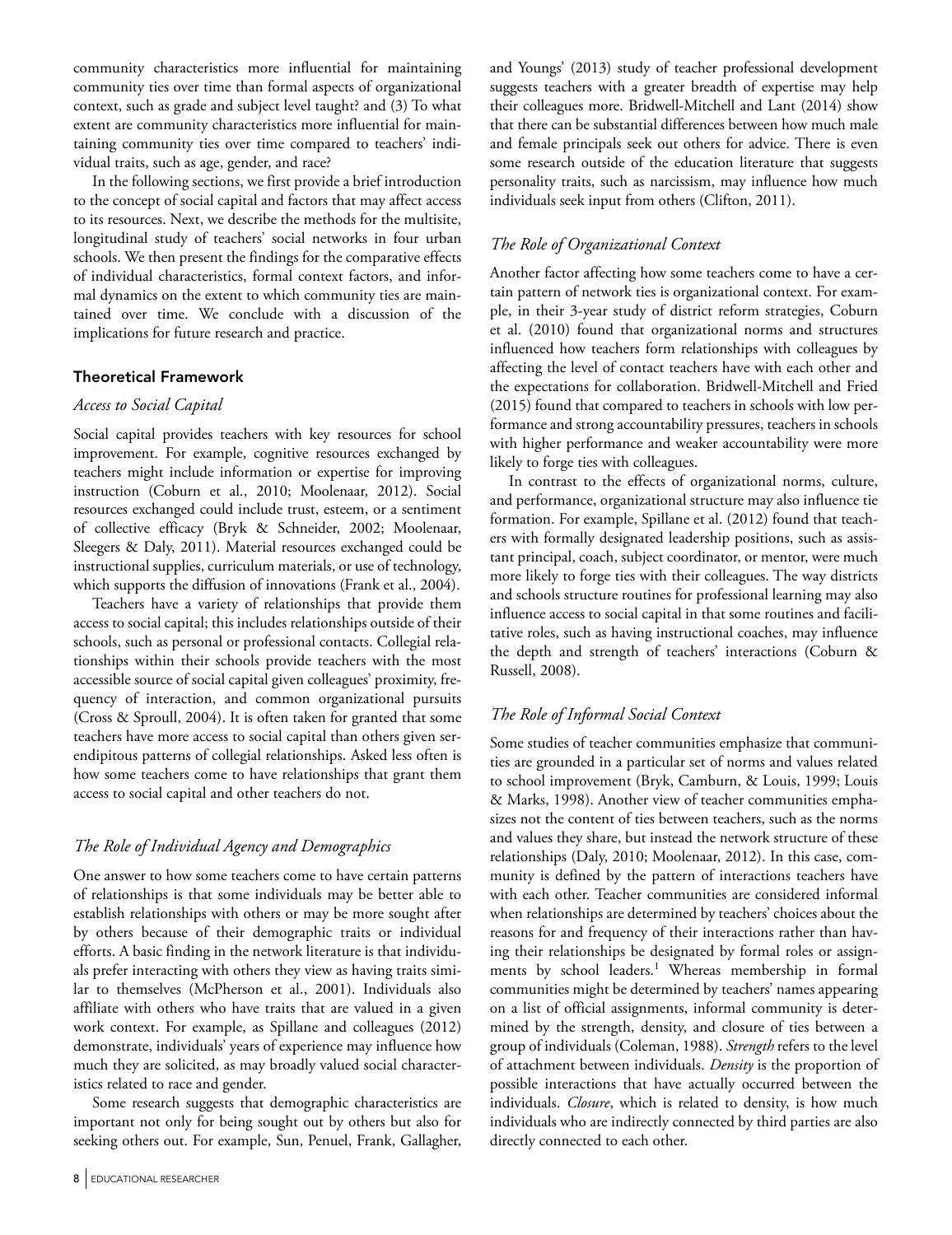To make these concepts more concrete, imagine there are 20 teachers at a school but 8 of the 20 compose a particular community. This would be the case if the 8 felt a greater sense of attachment or interacted more frequently with each other than with the other 12 teachers at the school, suggesting the 8 have stronger relationships. Whether the eight teachers are a community would also depend on how much each teacher directly interacted with the other seven teachers, resulting in a high density and closure of ties among the group. These strong, dense, closed relationships constitute a network-based view of informal teacher community. We follow this approach in the current work to examine how features of teachers' collegial communities affect tie maintenance.

## *How Community Features Matter*

Consider, for example, that in larger communities it may be difficult for teachers to get to know each other and interact with all of their other community members. This might result in fewer overall interactions and potentially weaker ties as well as less density and closure, since every teacher might not interact with every other community member. One result could be future fracturing or breaking apart of the community among members who are not as well connected. Another community feature that may affect interactions is the degree to which members have affiliations with multiple communities. Because individuals have a finite amount of resources to invest in relationships, boundary spanning between multiple communities means less time and energy to devote to relationships in one's own community (Granovetter, 1973). One potential result is fewer interactions or weaker ties with any one community.

In contrast to the negative effects of community size and boundary spanning, community cohesion may increase teachers' ability to maintain ties. Cohesive communities have many strong ties between all members (Coleman, 1988). Such relationships require a high degree of time and energy such that teachers would have fewer opportunities to interact with those outside of their communities. More frequent interactions in cohesive communities may also result in stronger feelings of emotional attachment and help teachers maintain relationships with their colleagues over longer periods of time (Hammer, 1979). The extent to which teachers maintain relationships with their colleagues over time is important because this determines how integrated teachers are likely to be in their communities. This, in turn, influences the degree to which teachers have sustained and reliable access to social capital.

In the current study, we examine whether the features of teacher communities are associated with their maintenance of community ties over time. We also examine these effects relative to the effects of individual characteristics and organizational context factors over time. An illustrative model of how these three factors influence community ties and social capital is presented in Figure 1. It is important to note that our approach differs from and extends much existing research on network evolution among teachers. Typically, research on how network ties evolve among teachers' examines how dyadic or one-to-one ties between teachers are formed (Coburn et al., 2010; Moolenaar, 2012; Spillane et al., 2012). In other words, these studies ask,



FIGURE 1. *Conceptual model for teacher ties to collegial community*

"To what extent does Teacher A form or maintain a relationship with Teacher B?" Since communities can be conceptualized as sets of dyadic ties, the approach taken by existing research is reasonable. However, we take a more direct approach that makes fewer assumptions about how dyadic interactions translate into community dynamics. We do this by examining teachers' ties to a community rather than an individual. In other words, we answer the question, "To what extent does Teacher A maintain relationships with her or his *community*, which is composed of Teacher B but also Teachers C, D, and E?"

# Method

## *Data and Measures*

We draw on data from a larger longitudinal study of teacher networks in four public elementary schools in a large northeastern city. The data for this study were collected from 2005 to 2007 as part of a broader research project on how teacher experiences mediate school response to accountability pressures. The schools were selected from a stratified random sample of elementary schools such that the sample schools represented organizational archetypes in terms of the intersection of high, low, and median student performance and strong, weak, and typical accountability pressures based on federal, state, and city mandates.

Two schools—referred to as Endeavor and Strive Elementary are from the strata of lowest-performing schools, facing the highest accountability pressures from federal, state, and city authorities. The third school, Paramount Elementary, is from the strata of highest-performance schools with the least accountability pressure because they do not receive federal Title I funds, accepted a waiver from city-mandated reforms, and were well above state operating license requirements. The fourth school, Everyday Elementary, is from the strata of schools in the middle two performance quartiles and facing typical accountability pressures in that these schools were required to meet city and federal accountability requirements. Demographic information on student and teachers in the schools is provided in Table 1.

We administered a questionnaire to teachers from the four schools during seven after-school meetings in the spring of 2005;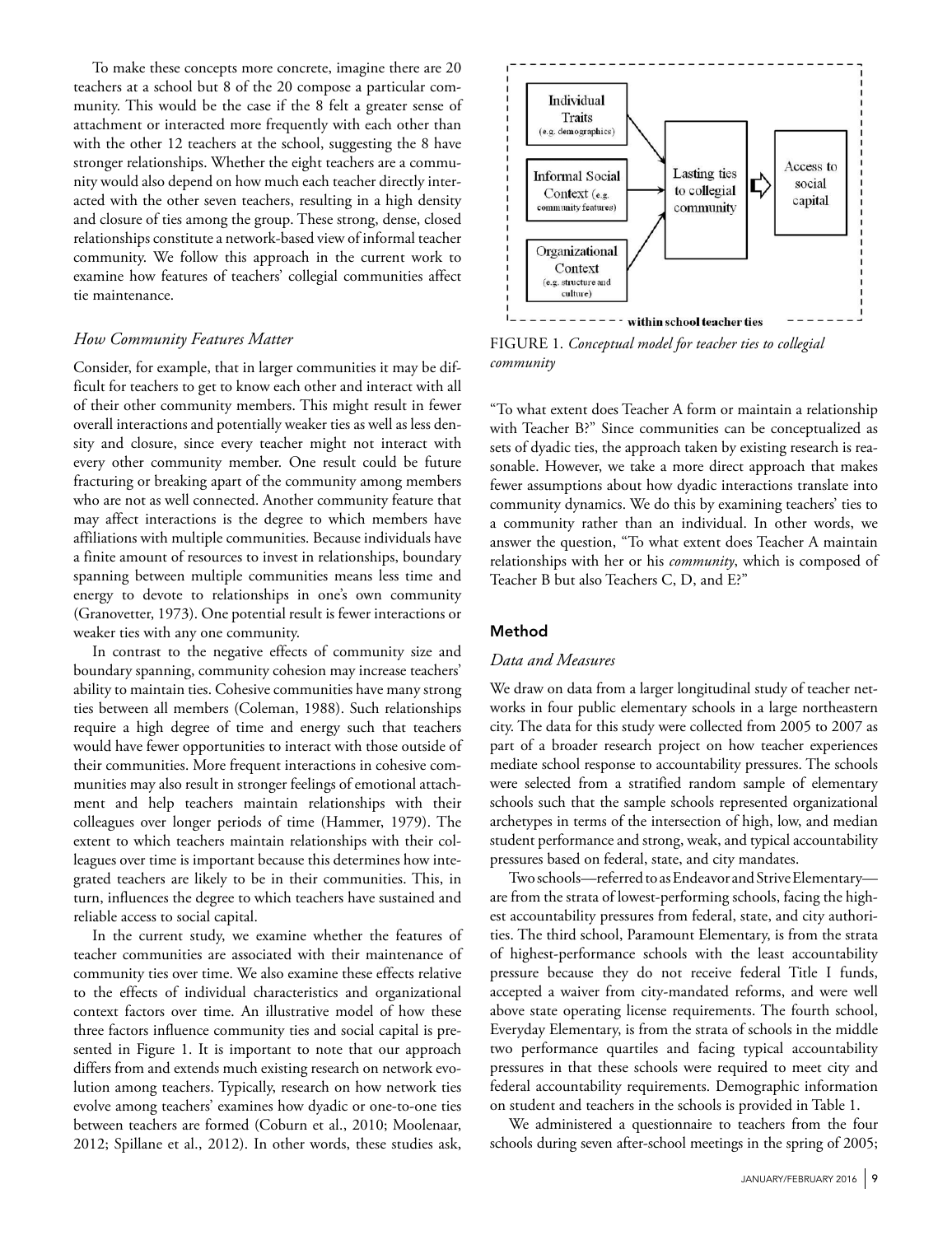|                                                                               | Table 1 |  |  |
|-------------------------------------------------------------------------------|---------|--|--|
| Descriptive Summary of Student and Teacher Characteristics of Sampled Schools |         |  |  |

| Variable                           | Endeavor | Everyday | Paramount | <b>Strive</b> |
|------------------------------------|----------|----------|-----------|---------------|
| Student characteristics            |          |          |           |               |
| <b>Total enrollment</b>            | 364      | 498      | 356       | 339           |
| % Female                           | 45.9     | 48.4     | 46.6      | 47.8          |
| % Asian                            | 1.9      | 1.4      | 37.6      | 0.6           |
| % Black                            | 57.1     | 11.0     | 21.9      | 18.0          |
| % Hispanic                         | 35.4     | 86.9     | 17.7      | 81.1          |
| % White                            | 5.5      | 0.6      | 37.6      | 0.3           |
| % ELL                              | 6.9      | 21.9     | 1.4       | 21.8          |
| % Free lunch                       | 93.6     | 95.2     | 27.2      | 93.4          |
| % ELA <sup>a</sup>                 | 31.4     | 32.4     | 86.0      | 22.9          |
| % Math <sup>a</sup>                | 43.4     | 46.6     | 85.1      | 31.3          |
| <b>Teacher characteristics</b>     |          |          |           |               |
| Number of teachers                 | 31       | 36       | 20        | 34            |
| % Teachers > 5 years of experience | 77.4     | 50.0     | 90.0      | 32.4          |
| % Master's or higher               | 87.1     | 69.4     | 100.0     | 61.8          |
|                                    |          |          |           |               |

*Note.* All information is based on 2004 annual school reports. ELL = English language learner; ELA = English language arts.

a Indicates percentage of students who meet or exceed standards on the ELA and mathematics state exams.

in the fall, winter, and spring of 2006; and the fall, winter, and spring of 2007. The questionnaire, which was developed and validated by the researchers in a previous pilot study at one of the four schools, had a total of 62 items, of which the nine described below are relevant to the current study. The survey response rate varied across schools and survey administrations from a low of 62.8% to a high of 86.0%, resulting in a total of 781 repeated observations for 215 teachers. The questionnaire included seven items asking respondents to report demographic characteristics, including age, gender, race, years of experience as a teacher at their current school, their occupational status as a main classroom teacher versus teaching assistant or paraprofessional, and their grade and subject taught. Teachers were also asked to complete one item rating the status of other teachers based on whether they should receive a Teacher of the Year award given their strength, competence, and talent as a teacher relative to other teachers at the school.

Had we been interested mainly in teachers' formal communities, we could have used teachers' assignment to grades or subjects to indicate community, where all teachers in the same grade or subject would constitute a community. However, we are interested in the interactions teachers select, not only those to which teachers have been assigned. Therefore, the questionnaire included one item that asked respondents to indicate how frequently they had a social and/or professional conversation with all other teachers at their school on a scale of 1 (*less than once a month*) to 7 (*multiple times a day*).<sup>2</sup> Because these data are teachers' reported affiliations rather than their formal assignment to grades, subjects, or other official roles, we use them as the basis for constructing teachers' informal collegial communities.

*Dependent variable: Community ties.* To identify teachers' communities, we construct a single-mode *i*-by-*j* square adjacency matrix for each school at each time period. The rows *i* are respondents and the columns *j* are all other teachers at the school, and the cells  $x_{ij}$  are values (1–7) for teacher *i*'s reported frequency of interaction with teacher *j*. Because missing data can be

10 | EDUCATIONAL RESEARCHER

problematic for identifying clusters in sociometric data, missing values for  $x_i$  were imputed from the average reported frequency of interaction between *i* and *j* across the time periods for which there were data on *i*-*j* interactions (Kossinets, 2006). According to Freeman, Romney, and Freeman (1987), respondent recall and reports of relationships are linked to long-range stable patterns in social structure; thus, the average of such reports over time provides a relatively accurate representation of the underlying or "true" network (Wasserman & Faust, 1994, p. 56).

Network studies typically use the above matrix to provide descriptive network statistics, such as centrality or density (Wasserman & Faust, 1994). We also use this matrix to identify each respondent's collegial community for school *s* at time *t* using the iterative partitioning routine KliqueFinder (Frank, 1995). Among methods for identifying clusters in network data, KliqueFinder is an improvement because it identifies and provides a stochastic goodness-of-fit test for unique, nonoverlapping cohesive subgroups based on the specified criteria, including the number, density, and reciprocity of ties. Illustrative demographic data for a representative subsample of the 197 communities are provided in Table 2. For example, Table 2 indicates that younger teachers, in terms of age and teaching experience, are more likely to be in more cohesive communities.

Figure 2 illustrates a snapshot of community demographics at Everyday Elementary at the start of the first full year of the study (fall 2005). We see that community members may share many similarities, some tied to formal school characteristics, such as grade, but also to individual demographics, such as race. Yet, Figure 2 also indicates that the most similar communities are not necessarily the most cohesive communities. Community G, for instance, is one of the most diverse communities but also one of the most cohesive (cohesion: 5.38).

Our key outcome is whether teachers maintain relationships with their collegial communities. We measure this outcome with an indicator of whether a teacher at time *t* participated in a community with at least three or more of the members from their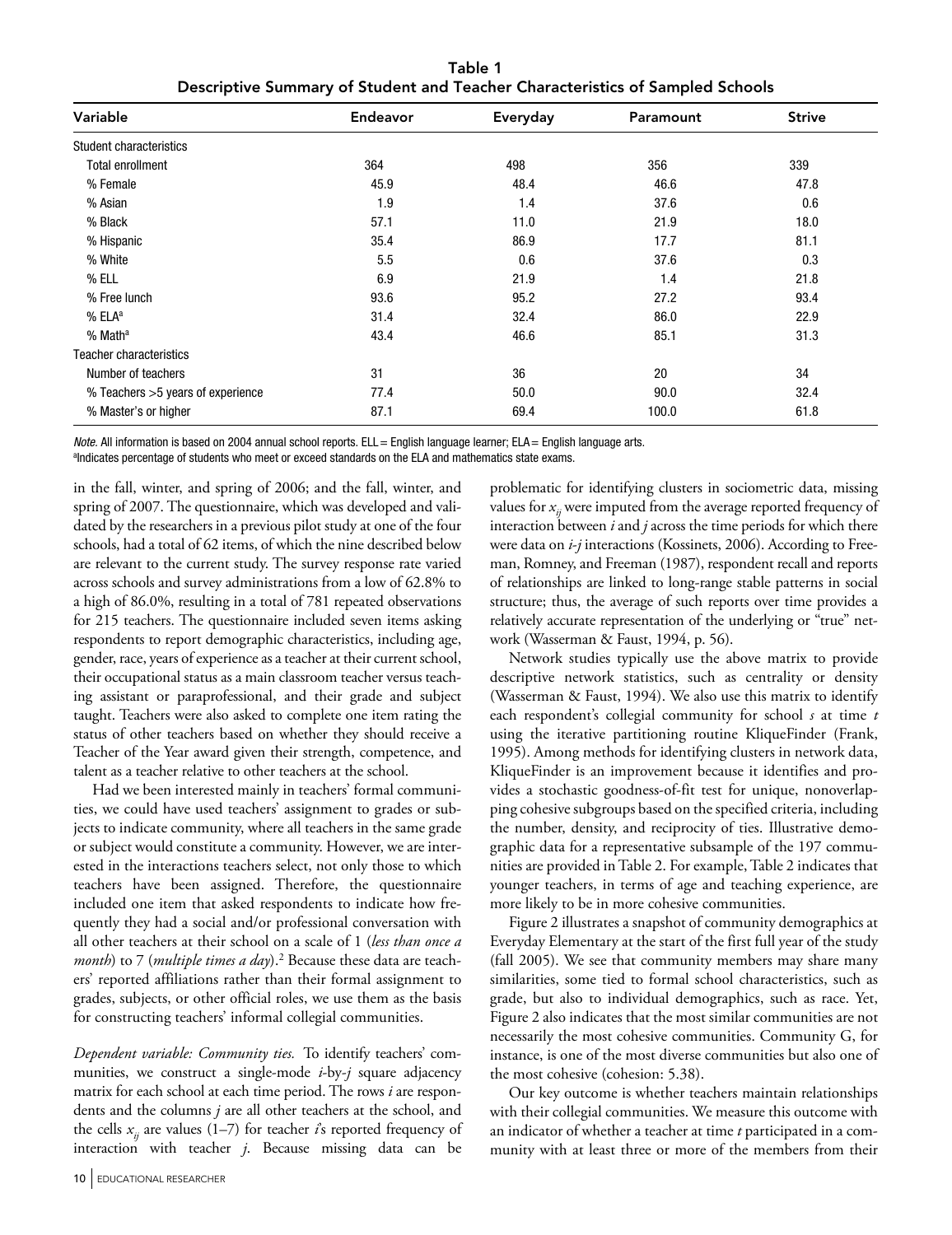Table 2 A Comparison of Teacher Characteristics by Affiliation With Low-, Middle-, and High-Cohesion Communities

|                               |       | Low Cohesion | <b>Middle Cohesion</b> |           | <b>High Cohesion</b> |       |  |
|-------------------------------|-------|--------------|------------------------|-----------|----------------------|-------|--|
| <b>Teacher Characteristic</b> | М     | SD           | М                      | <b>SD</b> | М                    | SD    |  |
| Age                           | 43.72 | 12.39        | 40.75                  | 12.45     | 38.69                | 13.14 |  |
| Gender: Female                | 0.91  | 0.28         | 0.89                   | 0.31      | 0.95                 | 0.21  |  |
| Race: Non-White               | 0.43  | 0.50         | 0.46                   | 0.50      | 0.41                 | 0.49  |  |
| Grade: PreK-2                 | 0.66  | 0.47         | 0.66                   | 0.48      | 0.74                 | 0.45  |  |
| Grade: $3-5$                  | 0.62  | 0.49         | 0.56                   | 0.50      | 0.43                 | 0.50  |  |
| Subject: ELA or math          | 0.72  | 0.45         | 0.73                   | 0.44      | 0.82                 | 0.39  |  |
| <b>Status</b>                 | 2.78  | 1.59         | 2.89                   | 1.53      | 3.01                 | 1.55  |  |
| Years teaching at school      | 7.38  | 8.06         | 7.09                   | 7.55      | 6.00                 | 7.21  |  |
| Occupation: Main teacher      | 0.71  | 0.45         | 0.68                   | 0.47      | 0.65                 | 0.48  |  |

*Note.* Low-, middle-, and high-cohesion communities are defined by the quantile distribution of community cohesion. ELA = English language arts.



Figure 2. *An illustration of selective community demographics at Everyday Elementary in fall 2005*

community at time *t –* 1. We based this decision on the social network literature, which describes three individuals as the "minimal clique" or community (Wasserman & Faust, 1994). We also based this decision on descriptive results from our own study indicating that teachers, on average, knew about three colleagues from their previous community.

*Independent variables: Informal social context features*. We focused on three key community characteristics computed using KliqueFinder: community size, cohesion, and average boundary spanning of members. Community size is the number of individuals in each identified community. Community cohesion is the proportion of all possible ties that are actualized in a given community at school *s* and time *t*, weighted by the frequency of interaction between every member of the community (i.e., valued density). The boundary-spanning measure is the sum of reported interactions between *i* and all communities at school *s* at time *t* (less *i*'s association with his or her own community), divided by the total number of communities at school *s* and time *t* (less *i*'s community). Since the outcome is whether teachers maintained community interactions from the *prior* period, we used lagged community traits as predictors, meaning predictors from *t* − 1. In cases where teachers did not return a survey in the previous period, we used lagged predictors from most recently available survey results. We summarize the teacher and community variables in Table 3.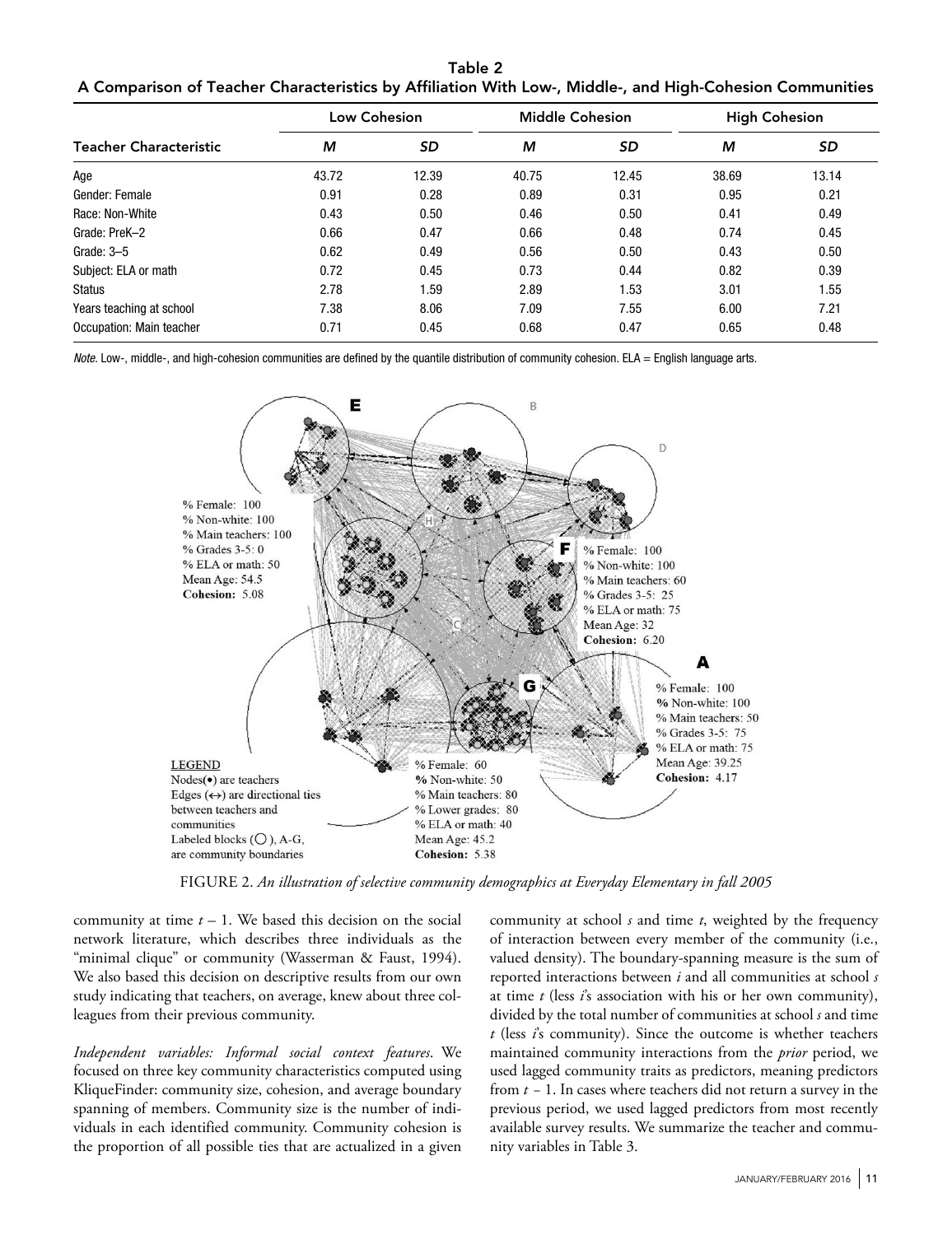Table 3 Descriptive Summary of Sampled Teachers (*n* = 215) and Community Characteristics

| Variable                    | М     | <b>SD</b> | 1         | 2       | 3         | 4         | 5       | 6      | 7        | 8        | 9      | 10       | 11       |
|-----------------------------|-------|-----------|-----------|---------|-----------|-----------|---------|--------|----------|----------|--------|----------|----------|
| 1. Age                      | 40.11 | 12.74     |           |         |           |           |         |        |          |          |        |          |          |
| 2. Gender: Female           | 0.90  | 0.30      | $-.04$    |         |           |           |         |        |          |          |        |          |          |
| 3. Race: Non-White          | 0.45  | 0.50      | $-.01$    | .06     |           |           |         |        |          |          |        |          |          |
| 4. Grade: PreK-2            | 0.70  | 0.46      | .11       | .04     | .14       |           |         |        |          |          |        |          |          |
| 5. Grade: 3-5               | 0.55  | 0.50      | .03       | $-.21*$ | $-.10$    | $-.60***$ |         |        |          |          |        |          |          |
| 6. Subject: ELA or math     | 0.73  | 0.44      | $-.11$    | .10     | $-.01$    | $-.24***$ | $-.16*$ |        |          |          |        |          |          |
| 7. Status                   | 2.27  | 1.44      | .06       | .06     | $-.04$    | .05       | $-.11$  | .15    |          |          |        |          |          |
| 8. Years teaching at school | 5.71  | 7.45      | $.56***$  | .00     | .00       | .05       | .01     | .06    | $.19***$ |          |        |          |          |
| 9. Occupation: Main teacher | 0.68  | 0.47      | $-.28***$ | .00     | $-.11$    | $-.10$    | $-.15$  | .18    | $.30***$ | $-.05$   |        |          |          |
| 10. Community size          | 8.11  | 3.78      | $.18***$  | $-.01$  | $-.32***$ | $-.11$    | .06     | .04    | .13      | $.23***$ | $.15*$ |          |          |
| 11. Community cohesion      | 5.60  | 0.61      | $-.12$    | .05     | $-.15*$   | .12       | $-.16$  | .04    | $.15*$   | $-.04$   | .06    | $.19***$ |          |
| 12. Boundary spanning       | 4.29  | 0.63      | .01       | .08     | $-.19***$ | .09       | $-.15$  | $-.03$ | $-.06$   | $-.07$   | $-.12$ | $-.12$   | $.24***$ |
|                             |       |           |           |         |           |           |         |        |          |          |        |          |          |

*Note.* Community characteristics are averaged across communities and teachers. ELA = English language arts.

\**p* < .05. \*\**p* < .01. \*\*\**p* < .001.

*Independent variables: Individual characteristics and formal context factors*. To understand the influence of teacher demographic traits and formal school positions, we included the following measures: respondents' age, gender, race, occupation as main or supporting classroom teacher, grade and subject taught, and experience as a teacher at the school in years. We also include an indicator of teachers' social status, as measured by respondents' quintile rank (i.e., top 100%–80%; next 79%–60%, etc.) in the total number of nominations made by colleagues for the abovedescribed Teacher of the Year award. Given that the four schools sampled in this study represent four types of organizational contexts based on performance history and accountability pressures, we use indicator variables for each school to represent and assess the effects of different school contexts. Because of the limited sample size for schools, we acknowledge that our fixed-effects approach is limited in that it necessarily conflates a variety of contextual factors, including school size, structure, culture, leadership style, performance, and accountability.

#### *Analysis*

Our data set involves multiple observations of the same teachers in different communities over time. That is, we have observations nested within teachers who are *cross-classified* by community. For our research questions, we formulated a logistic cross-classified model as a constrained hierarchical model using xtmixed in Stata 13.1 (Rasbash & Goldstein, 1994). More specifically, we modeled teacher observations (Level 1) as nested within teachers in communities (Level 2) who are nested within a single artificial supercluster (Level 3) to which the teachers in the study belong (Rabe-Hesketh & Skrondal, 2008). We expressed the composite model using standard hierarchical notation (Leckie, 2013):

$$
logit(p_{ik}) = \beta_0 + \eta X_{ik} + \gamma Y_{ik} + s1_{ik} v_{1k} + s2_{ik} v_{2k} + \cdots
$$
  
+  $s197_{ik} v_{197k} + \mu_{ik}$  (1)

$$
\begin{pmatrix}\nv_{1k} \\
v_{2k} \\
\vdots \\
v_{197k}\n\end{pmatrix} \sim N \begin{pmatrix}\n0 \\
0 \\
\vdots \\
0\n\end{pmatrix}, \begin{pmatrix}\n\sigma_v^2 \\
0 & \sigma_v^2 \\
\vdots & \vdots & \ddots \\
0 & 0 & \dots & \sigma_v^2\n\end{pmatrix}
$$
\n
$$
\mu_{ik} \sim N(0, \sigma_{\mu}^2),
$$

where  $p_{ijk}$  is the probability that teacher *i* at time *t* is in a community with at least three of the members from time *t* − 1, all nested within the single artificial super cluster *k.* We denote teacher-level covariates with vector *X* and community-level covariates with vector *Y.* The associated slope parameters, η and γ, respectively, are of interest for our research questions. Next,  $s1_{itb}$ ,  $s2_{itb}$ , ...,  $s197_{itb}$  represent a series of 197 community binary indicator variables, one for each teacher community. The parameters  $v_{1k}$ ,  $v_{2k}$ ,...,  $v_{197k}$  are 197 Level 3 random coefficients for the 197 community effects. The 197 Level 3 random coefficients give rise to a 197-by-197 variance-covariance matrix where variances are constrained to be equal while all covariances are constrained to be zero. Last,  $\mu_{ik}$  is a teacher random effect that is assumed to be independent and normally distributed with a mean of zero and constant variance. We fit the above model using maximum likelihood estimation. To test the robustness of the model results for the dichotomous outcome measure of tie maintenance, we also used a Poisson model where the outcome is total number of teachers that one knows from the previous period. This model is based on the skewed distribution where almost one third of teachers were not in the community with anyone from their previous community.

# Results

We first present a brief summary of how teachers' community membership changes from each period. The second column of Panel A in Table 4 shows that each teacher in Time 2 (T2),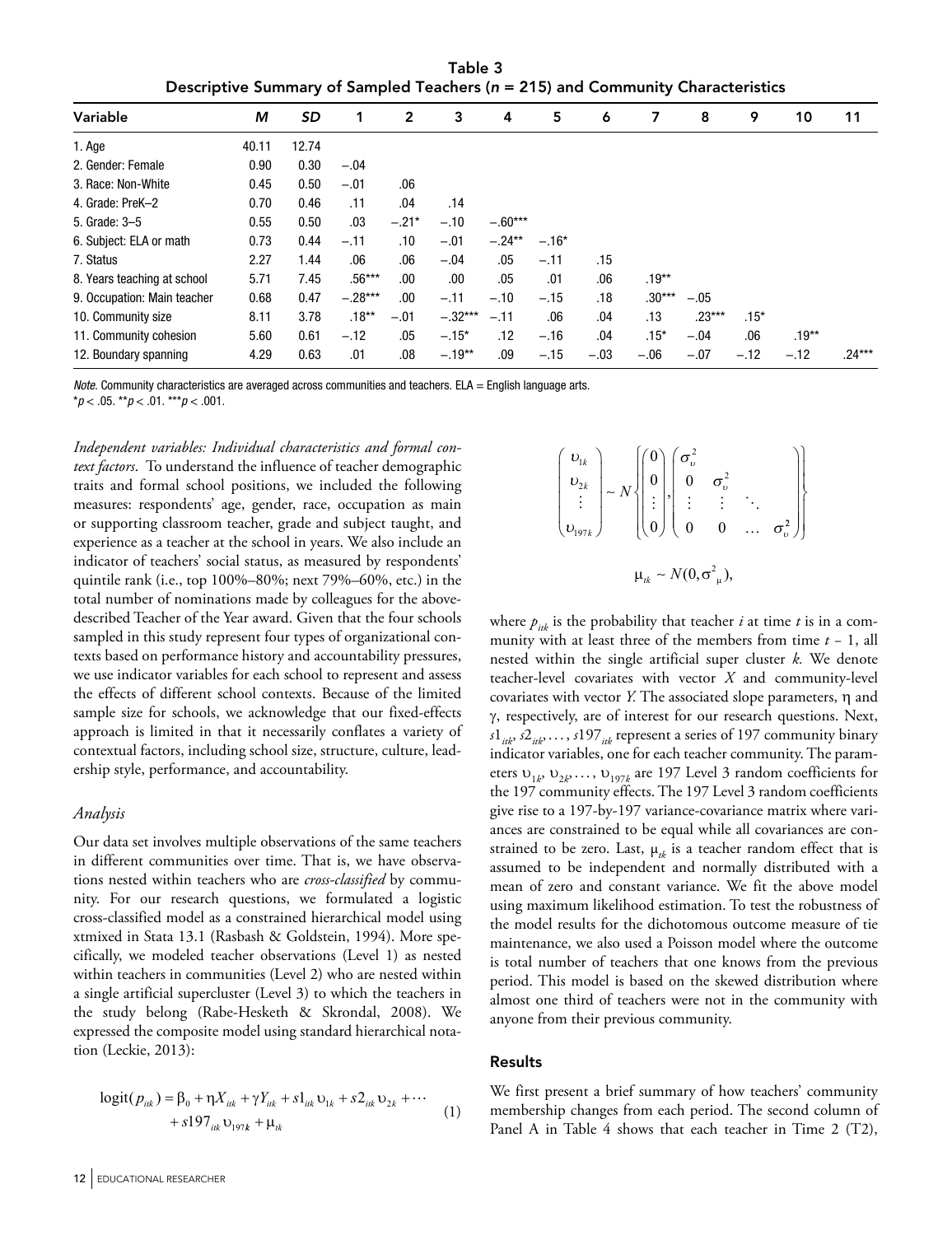Table 4 Changes in Community Membership Over Time

| Panel A                          |      |           |     |     |      | Panel B     |      |      |                                 |      |                          |     |     |      |      |  |
|----------------------------------|------|-----------|-----|-----|------|-------------|------|------|---------------------------------|------|--------------------------|-----|-----|------|------|--|
| Time (T)                         | м    | <b>SD</b> | Min | Max | Obs. | $\mathbf 0$ |      | 2    | 3                               | 4    | 5                        | 6   | 7   | 8    | 18   |  |
| T1 to T2                         | 2.55 | 3.03      | 0   | 8   | 83   | 38.6        | 14.5 | 18.1 |                                 |      |                          | 8.4 | 9.6 | 10.8 |      |  |
| T <sub>2</sub> to T <sub>3</sub> | 5.33 | 6.62      | 0   | 18  | 98   | 24.5        | 18.4 | 12.2 | $\hspace{0.1mm}-\hspace{0.1mm}$ | 10.2 | $\overline{\phantom{m}}$ | 7.1 | 8.2 |      | 19.4 |  |
| T <sub>3</sub> to T <sub>4</sub> | 2.76 | 2.65      | 0   | 8   | 90   | 25.6        | 20   | 13.3 | 4.4                             | 5.6  | 13.3                     | 7.8 |     | 10   |      |  |
| T <sub>4</sub> to T <sub>5</sub> | 0.88 | 1.09      | 0   | 3   | 68   | 52.9        | 17.7 | 17.7 | 11.8                            |      |                          |     |     |      |      |  |
| T5 to T6                         | l.54 | 1.61      | 0   | 5   | 69   | 36.2        | 20.3 | 21.7 | 5.8                             | 7.3  | 8.7                      |     |     |      |      |  |
| T6 to T7                         | 1.72 | 1.43      | 0   | 4   | 79   | 24.1        | 27.9 | 19   | 10.1                            | 19   |                          |     |     |      |      |  |

*Note.* Panel A shows a summary of the average number of community members from the previous time period who are also community members in the current period. Panel B shows a by-period comparison of the percent of community members from the previous time period who are also community members in the current period. T1 is the survey administration from spring 2005 of the 2004–2005 school year, T2 through T4 are, respectively, the fall, winter, and spring survey administrations of the 2005–2006 school year; T5 through T7 are the fall, winter, and spring survey administrations of the 2006–2007 school year, respectively. Obs. = observations.

which was near the start of the 2005–2006 school year, had an average of 2.55 community members in his or her current community from Time 1 (T1), which was near the end of the previous school year. In Time 3, which reflects the survey conducted in winter 2005, teachers had an average of 5.33 community members from the previous period. The smaller value for T1 to T2 suggests that teachers are more likely to maintain community ties during the school year (T2 to Time 4) than from year to year. The results for the other periods in Table 4, Panel A, follow a similar pattern. This pattern might be due, in part, to teachers changing grades, subjects, or classrooms from year to year (Reagans, 2010). Yearly change in community membership might also reflect teacher attrition since, in the two school years of the study, an average of 18% of teachers across the four sites left their schools. This level of attrition is similar to that of other New York City schools during the study period (Roy, 2014), and our follow-up analyses indicated there were no significant differences across schools in the number of teachers attrited or in the characteristics of teachers who attrited.

Note that the average number of community members from the previous period who are in a teacher's current community ranges from about one to five. Also, the standard deviation indicates that there is some variation across teachers in the frequency with which they change community interactions from period to period. We found a similar pattern in Panel B of Table 4, which reports the percentages of teachers who maintain ties to the given number of teachers in their previous community. For instance, in the first row of Table 4, Panel B, 10.8% of teachers knew at least eight peers from their previous community.

In Table 5, we present cross-classified regression models examining the predictors of teacher community membership over time. Models 1 through 4 are the main results for the logistic models; Models 5 through 8 are the results of the Poisson models used for the sensitivity analyses. In Model 1, we found that change over time (measured in months after the first data collection period) is not related to whether teachers maintain ties with previous community members. This indicates that while the descriptive statistics from Table 4 suggest teachers may be more likely to maintain ties within a school year than from year to year, there is no growth effect on community membership. In other words, each additional month of being at a school, which might be taken as a

measure of overall school integration or socialization, is not associated with maintaining community interactions.

In Model 2, we added teacher-level covariates and found that older teachers are less likely to interact with previous community members ( $\beta$  = -0.37,  $p$  < .10), while women are more likely to interact with previous community members than men are (β**ˆ** = 19.60, *p* < .01). We also found that teachers with higher status were more likely to interact with previous community members. Meanwhile, classroom teachers were less likely to interact with previous community members compared to teaching assistants and paraprofessionals.

In Model 3, we replaced the teacher-level covariates with community-level characteristics and found that teachers in communities with strong cohesion are more likely to interact with each other in the next period ( $\beta$  = 32.6,  $p$  < .01). The size of this coefficient indicates that even very small changes in cohesion are associated with large effects. So imagine, for example, that in a community with cohesion at the sample mean of 5.6, two teachers began interacting more frequently so that community cohesion increased by one tenth of a standard deviation to 5.661. This small change would make the odds more than 7 times greater that any given teacher in that community would stay connected to at least three other community members over time.

As expected, teachers in communities with high boundaryspanning scores were less likely to interact the following period; however, this effect is marginally significant ( $β = -4.685, p < .10$ ). Contrary to our expectations, teachers in larger communities were more likely to maintain community ties. One explanation for this may be a straightforward base rate effect, meaning that in larger communities, there are simply more teachers with whom one might maintain ties. Thus, the likelihood that teachers maintain ties with three or more members is greater in communities with more members. Note also, that in Model 3, teachers at Paramount Elementary are significantly more likely to maintain ties than teachers at Strive Elementary (β**ˆ** = 24.732, *p*< .01). This suggests there are some effects for school context factors, but these effects appear conflated with differences in the individual characteristics of teachers at each school since there were no significant school context effects in Model 2.

The improvement in the −2 log likelihood (−2LL) fit statistic, or the deviance, from Model 2 (−2LL= 146) to Model 3 (−2LL= 99)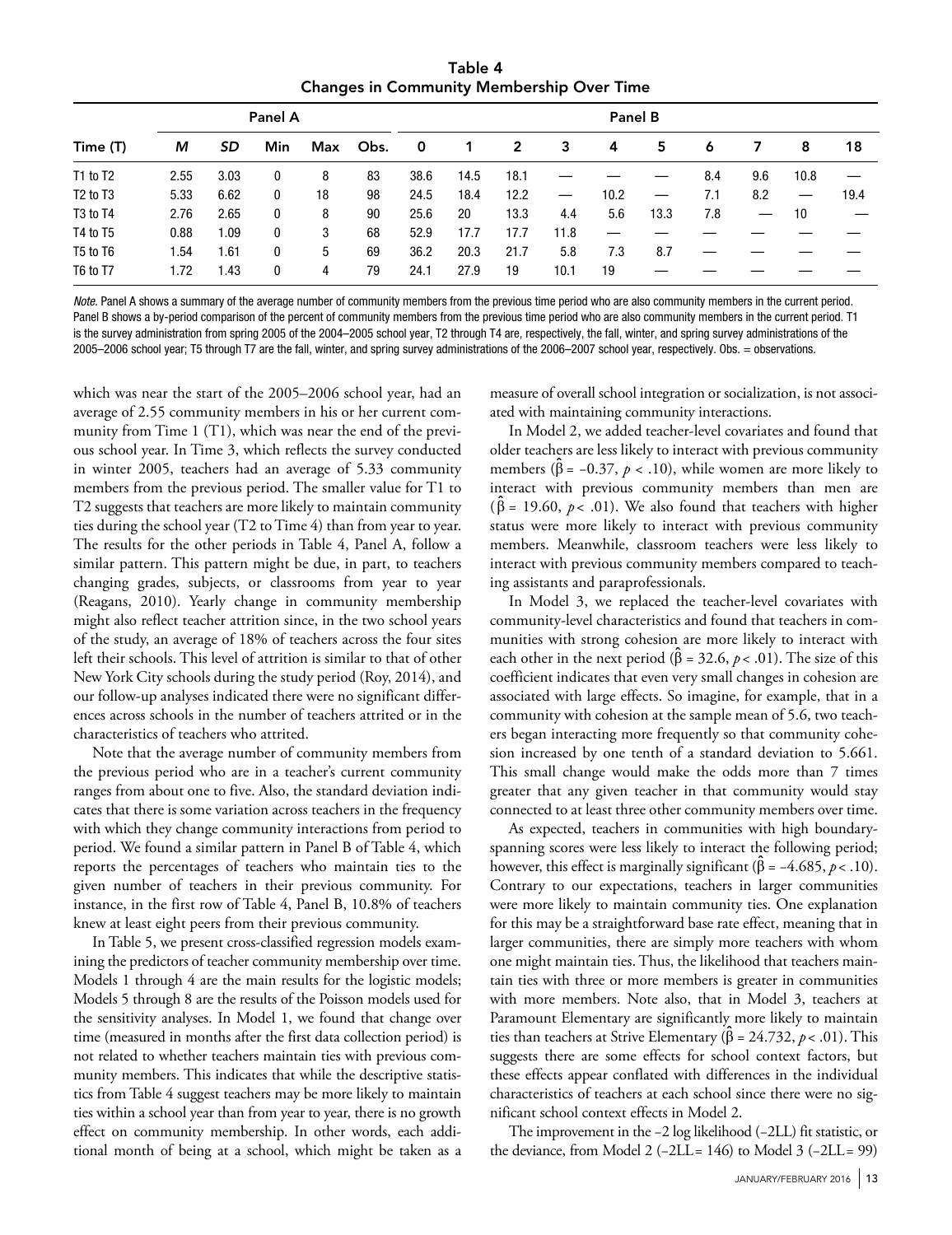|                           |              |                      | <b>Logistic Model</b> |                         | <b>Poisson Model</b> |          |             |             |  |  |
|---------------------------|--------------|----------------------|-----------------------|-------------------------|----------------------|----------|-------------|-------------|--|--|
| Variable                  | 1            | $\mathbf 2$          | 3                     | $\overline{\mathbf{4}}$ | 5                    | 6        | 7           | 8           |  |  |
| <b>Fixed effects</b>      |              |                      |                       |                         |                      |          |             |             |  |  |
| <b>Months</b>             | $-0.022$     | $-0.258$             | 0.775                 |                         | $-0.003$             | $-0.011$ | $-0.019$    | $-0.012$    |  |  |
|                           | (0.152)      | (0.598)              | (0.396)               |                         | (0.018)              | (0.019)  | (0.017)     | (0.017)     |  |  |
| Age                       |              | $-0.370-$            |                       | $-0.059$                |                      | $-0.005$ |             | $-0.004$    |  |  |
|                           |              | (0.205)              |                       | (0.180)                 |                      | (0.004)  |             | (0.004)     |  |  |
| Gender: Female            |              | 19.559*              |                       | $-2.156$                |                      | 0.177    |             | 0.127       |  |  |
|                           |              | (9.216)              |                       | (7.306)                 |                      | (0.156)  |             | (0.157)     |  |  |
| Race: Non-White           |              | $-2.391$             |                       | $-1.103$                |                      | $-0.055$ |             | $-0.003$    |  |  |
|                           |              | (3.686)              |                       | (3.186)                 |                      | (0.095)  |             | (0.094)     |  |  |
| Grade: PreK-2             |              | $-0.954$             |                       | $-0.409$                |                      | 0.031    |             | 0.034       |  |  |
|                           |              | (3.388)              |                       | (4.333)                 |                      | (0.105)  |             | (0.110)     |  |  |
| Grade: 3-5                |              | 4.272                |                       | 0.322                   |                      | 0.040    |             | 0.026       |  |  |
|                           |              | (2.953)              |                       | (3.609)                 |                      | (0.091)  |             | (0.094)     |  |  |
| Subject: ELA or math      |              | $-1.093$             |                       | $-0.437$                |                      | 0.062    |             | 0.052       |  |  |
|                           |              | (3.331)              |                       | (3.177)                 |                      | (0.085)  |             | (0.086)     |  |  |
|                           |              | 4.055**              |                       | 0.312                   |                      | 0.042    |             | 0.020       |  |  |
|                           |              | (1.409)              |                       | (1.085)                 |                      | (0.027)  |             | (0.027)     |  |  |
| Years teaching            |              | 0.333                |                       | 0.156                   |                      |          |             | 0.001       |  |  |
|                           |              | (0.210)              |                       | (0.344)                 |                      |          |             | (0.005)     |  |  |
| Main teacher              |              | $-11.800*$           |                       | $-0.443$                |                      |          |             | $-0.015$    |  |  |
|                           |              | (4.629)              |                       | (3.275)                 |                      |          |             | (0.098)     |  |  |
| School: Everyday          |              | 1.901                | 8.149                 | $-27.037*$              |                      | 0.441    | 0.484       | 0.427       |  |  |
|                           |              | (10.087)             | (12.989)              | (13.361)                |                      | (0.403)  | (0.341)     | (0.372)     |  |  |
| School: Paramount         |              | 10.556               | 24.732**              | 16.167                  |                      | $0.894*$ | $1.212***$  | $0.994**$   |  |  |
|                           |              | (10.635)             | (9.313)               | (13.746)                |                      | (0.425)  | (0.364)     | (0.385)     |  |  |
| School: Endeavor          |              | $-5.352$             | $-3.566$              | $-4.443$                |                      | 0.285    | 0.389       | 0.259       |  |  |
|                           |              | (9.124)              | (6.799)               | (9.090)                 |                      | (0.404)  | (0.328)     | (0.359)     |  |  |
| Cohesion lag              |              |                      | 32.600***             | 45.816***               |                      |          | $0.823***$  | $0.697***$  |  |  |
|                           |              |                      | (8.327)               | (10.504)                |                      |          | (0.147)     | (0.164)     |  |  |
| Boundary span lag         |              |                      | $-4.685-$             | $-8.230$                |                      |          | $-0.095$    | $-0.079$    |  |  |
|                           |              |                      | (2.790)               | (7.878)                 |                      |          | (0.130)     | (0.134)     |  |  |
| Community Size 2 lag      |              |                      | 16.340*               | 20.687                  |                      |          | 0.163       | 0.302       |  |  |
|                           |              |                      | (6.472)               | (10.638)                |                      |          | (0.172)     | (0.197)     |  |  |
| Community Size 3 lag      |              |                      | 23.190*               | 5.132                   |                      |          | $0.904***$  | $1.080***$  |  |  |
|                           |              |                      | (11.080)              | (10.954)                |                      |          | (0.197)     | (0.237)     |  |  |
| Constant                  | $-11.349***$ | $-35.679*$           | $-239.500***$         | $-274.894***$           | $-0.259$             | $-0.572$ | $-4.998***$ | $-4.506***$ |  |  |
|                           | (3.004)      | (17.139)             | (57.970)              | (60.342)                | (0.328)              | (0.493)  | (0.883)     | (0.985)     |  |  |
| Random effects (variance) |              |                      |                       |                         |                      |          |             |             |  |  |
| Community                 | 572.27       | 11622.63             | 8566.42               | 27806.79                | 1.311                | 1.248    | 0.832       | 0.803       |  |  |
|                           | (373.37)     |                      | (9529.94)             |                         | (0.260)              | (0.258)  | (0.175)     | (0.178)     |  |  |
| Teacher                   | 16.05        | (11924.16)<br>281.40 | 8.36                  | (36148.51)<br>0.000     | 0.000                | 0.000    | 0.000       | 0.000       |  |  |
|                           |              | (308.87)             |                       |                         |                      | (0.000)  |             |             |  |  |
|                           | (16.99)      |                      | (19.22)               | (0.000)                 | (0.000)              |          | (0.000)     | (0.000)     |  |  |
| -2 Log likelihood         | 214.80       | 145.94               | 98.92                 | 82.90                   | 1592.8               | 1281.01  | 1450.93     | 1183.17     |  |  |

Table 5 Cross-Classified Logistic (1–4) and Poisson (5–8) Models Predicting Whether Teachers Interact With Community Members From the Previous Period

*Note.* Standard errors in parentheses. ELA = English language arts. Community Size 1 = one to five teachers (reference group); Community Size 2 = six to nine; Community Size  $3 =$  more than 10.

<sup>~</sup>*p* ≤ .1. \**p* ≤ .05. \*\**p* ≤ .01. \*\*\**p* ≤ .001.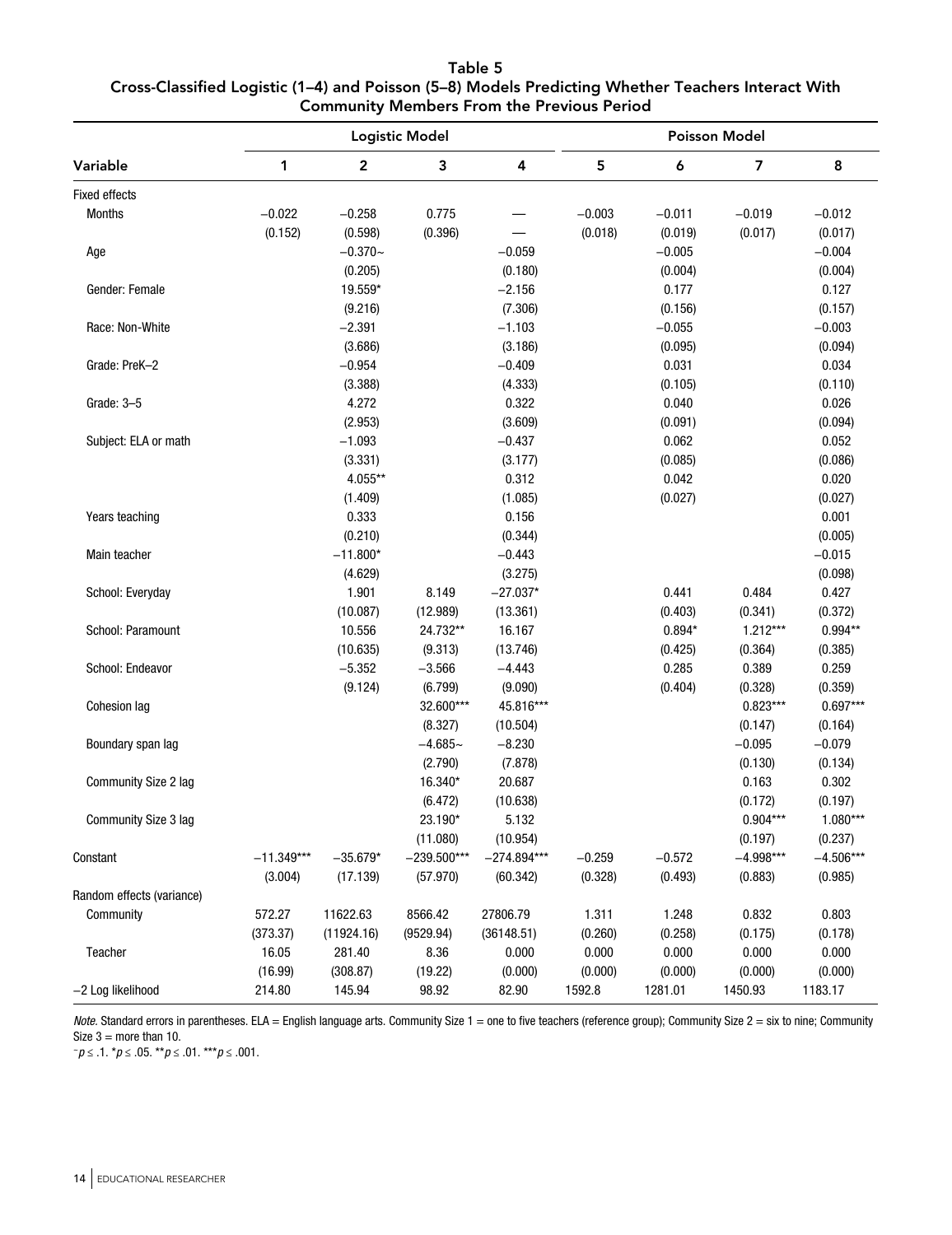supports the finding that community-level characteristics are stronger predictors of interacting with previous community members than teacher traits. In other words, features of teachers' communities better explain variation in maintaining community ties than do teachers' individual characteristics. In Model 4, we examined the marginal effects of community features, individual characteristics, and formal organization factors simultaneously. We found that unlike in Model 2, age and gender are no longer statistically significant, and neither are any of the other individual characteristics. Likewise, none of the formal organizational factors were significant, including the number years spent teaching at a school, which was significant in Model 3. Only community characteristics, namely, cohesion in the previous period, remain significant (β = 45.82,  $p < .001$ ).

We checked the robustness of our results using the total number of colleagues whom teachers still knew from their previous community as the dependent variable in Models 5 through 8. In contrast to the logistic model, the results show that teacher characteristics did not predict whether teachers stayed with previous colleagues in Model 6. However, we found consistency in the community-level characteristics in Models 7 and 8, where community cohesion in the previous period has a large and statistically significant effect on the number of relationships teachers maintained from their community in the previous period. The significant effects for community size in Models 7 and 8 appear to support our previous supposition that base rate effects may explain why community ties are more likely to be maintained in larger communities. Specifically, the results indicate that the number of ties a teacher has to previous community members is higher when the community size is larger. Compared to Models 1 through 4, Models 5 through 8 have more consistent school effects for Paramount Elementary. This is likely due, in part, to Paramount having much greater variation in the size of its communities (*SD*= 9.156) compared to Strive (*SD*= 4.154), which is captured by the count data used for the Poisson models.

#### Discussion

Our research makes several contributions to the extant literature on social capital and network evolution. First, in conceptualizing network evolution and social context, we focused on the informal choices that teachers make. Prior research often neglects this more common and local form of social context in favor of looking mainly at formal context factors. Second, we found that time played no significant role in community participation, which from a developmental perspective, suggests that teacher interaction and tie formation are motivated by factors aside from how long teachers are in the same school. Third, we examined the competing influence of individual traits, organization factors, and community features in shaping membership in teacher communities.

Consistent with previous research that has demonstrated individual characteristics are associated with how teachers form communities, our findings indicate that teachers' gender, age, and status are associated with their maintaining community ties (Bridwell-Mitchell & Fried, 2015; Spillane et al., 2012). Also consistent with previous research, we find that formal organizational factors, such as whether a teacher is a main classroom

teacher versus a teaching assistant or paraprofessional, are associated with maintaining community ties (Coburn et al., 2010). However, what is important to note about our findings is that in contrast to previous research, there are no effects for individual characteristics or formal organizational factors on teachers' community relationships when the features of teachers' informal communities are taken into account. In other words, the degree of cohesion in teachers' communities appears to matter more than individual or formal organizational factors for whether teachers maintain community ties.

Still, it is also important to point out that our study examines *maintenance* of community ties. This means we are examining community dynamics after teachers have already made their initial choices of community. Existing research on social networks suggest that teachers, like all individuals, are more likely to form close relationships with individuals with whom they share similar characteristics (McPherson et al., 2001). Thus, teachers' initial decisions to form relationships may, in fact, be based on individual characteristics or organizational factors. As a result, there may be little variation in individual or organizational characteristics within communities once communities have been selected. This was suggested somewhat by the similarity in community demographics illustrated for Everyday Elementary in fall 2005 (Figure 2).

It is also important to note that while maintaining community ties may have positive social capital benefits for individual teachers and for their communities, there may also be trade-offs in certain forms of social capital for the school as a whole. In particular, cohesion can undermine instructional innovation since teachers maintaining cohesive community ties may be less likely to come up with new ideas because of their increasing similarity (i.e., given group learning); also, overlapping relationships mean teachers are repeatedly exposed to and reinforce the same knowledge (Burt, 2004). This could result in increased pressures for conformity and commitment to an unproductive status quo (Achinstein, 2002; Bridwell-Mitchell, 2015). To the extent that teachers in cohesive communities come up with new instructional approaches or are introduced to them as part of reform initiatives, new approaches may be less likely to spread to other teachers because teachers in cohesive communities may be less well connected to other teachers given constraints on time and energy, excessive identification with the community, and a tendency to exclude outsiders (Granovetter, 1973; Portes, 1998).

Despite these cautions, there is considerable evidence that strong teacher relationships and communities have benefits for schools (Bryk & Schneider, 2002; Frank et al., 2004; Leana & Pil, 2006). Thus, our findings have potentially important practical implications for the development of teachers' social capital. In particular, our results indicate that school policies directed at reorganizing formal structures, such as grades or subjects, may be less helpful in fostering social capital if teachers are part of informal communities. Instead, policymakers and school leaders seeking to increase social capital in schools should carefully consider how to help teachers foster community cohesion.

More specifically, cohesion in our study is not simply about the strength of teachers' relationships given their frequency of interaction or feelings of attachment. Cohesion is also the degree of overlapping and mutually reinforcing ties among community members. This means that in cohesive communities, every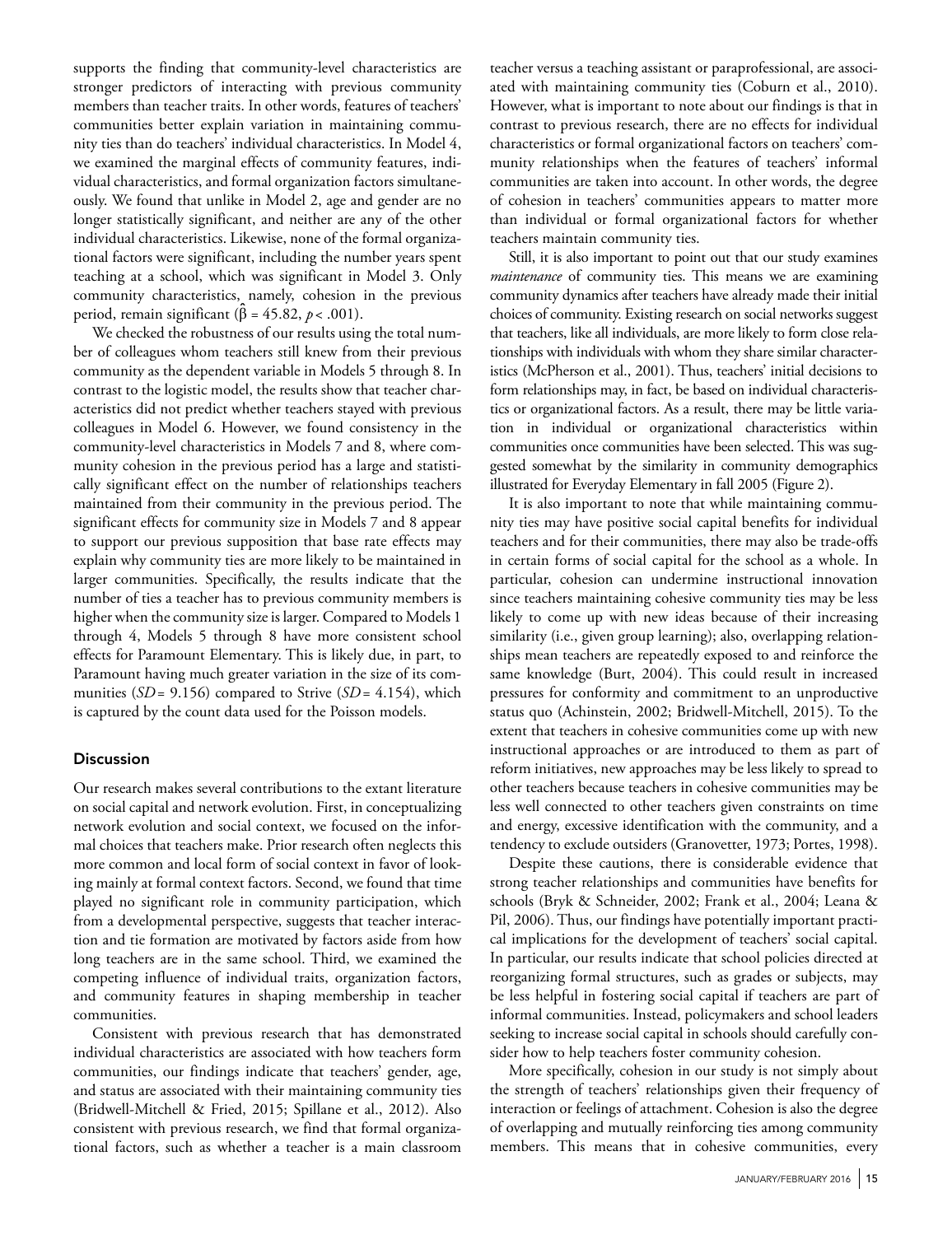member tends to interact with every other member; in less cohesive communities, each member mainly interacts with only a subset of other members.

Thus, one way to encourage community cohesion might be to design professional tasks so that community members have the opportunity to "mix it up" in terms of their typical patterns of interactions with colleagues in their communities. At the school level, this could include special assignments, work groups, or even casual gatherings, which put colleagues in closer physical proximity and give them the opportunity to learn more about what they have in common (Reagans, 2010). At the district level, this might include providing instructional coaches or mentors who can facilitate interactions among colleagues in communities and help them engage in particular interaction routines (i.e., Coburn & Russell, 2008).

There are limitations to this study that can guide future work. Primarily, our study cannot address why certain communities are more cohesive than others; yet, the results show that community cohesion—over and above school effects, which are controlled for in the models—is a key factor for determining whether teachers maintain community ties. This suggests that one potentially important area for future research is examining the factors that influence community cohesion. An ethnographic study of a new school would, for example, be particularly useful for examining the evolution of cohesive communities. Likewise, a study examining how new teachers first make choices about community membership would help disentangle the relative effects of individual, organizational, and community factors on tie formation versus tie maintenance. And, importantly, our study does not indicate how cohesion in teacher communities impacts student and school outcomes. This is another important area for future research.

## Conclusion

Increasingly, schools are relying on the resources embedded in teachers' relationships as drivers of school improvement (Penuel, Riel, Krause, & Frank, 2009). In this study, we examined how fundamental features of teachers' communities, such as cohesion, have effects on teacher relationships over and above individual characteristics or formal organizational factors. Ultimately, our work suggests that the most important factor for teachers maintaining community ties is the level of cohesion in their communities. Thus, to the extent that schools and districts hope to drive improvement by leveraging teacher communities and the social capital embedded in them, they cannot rely entirely on formal restructuring. Instead, school and district leaders will have to pay much more attention to how they can support teachers in developing strong, overlapping, and mutually reinforcing relationships among the colleagues with whom they already tend to interact. To the extent that these informal organizational conditions play as important a role in teachers' experiences as formal organizational conditions, then informal conditions may not only help improve schools but also help keep teachers in the schools they have worked so hard to improve (Ingersoll, 2001).

#### **NOTES**

This work was supported by a National Science Foundation grant for the study of human and social dynamics (SES-0433280). We gratefully acknowledge this support and the help of colleagues who provided thoughtful input on this work, including Alan Daly and Chris Dede. We are solely responsible for any errors.

1 Because teachers are working in the same organization and because similarity and proximity are two of the strongest predictors of relationships, there tends to be overlap between teachers' formal and informal relationships (Reagans, 2010). Thus, informal communities might be composed of individuals who are in the same grade or who have been assigned to nearby classrooms or who have similar schedules. In addition, the topic of teachers' conversations in communities may be expressive—meaning related to personal, casual, or emotional content—but may also be instrumental, meaning focused on work-related topics. Thus, the key distinction between formal and informal relationships is whether relationships have been formally designated by school leaders or that teachers choose to interact for any number of reasons and with greater frequency than they might given formal role requirements.

<sup>2</sup>A question of interest to some researchers is the nature of individuals' ties outside of their organizations, such as teachers' relationships with colleagues at other schools (Geletkanycz & Hambrick, 1997). In contrast, in this research, we are interested only in teachers' withinschool ties. We focus on within-school relationships in part because they provide teachers with the most accessible source of social capital (Cross & Sproull, 2004). We also focus on within-school relationships because of the empirical complications of collecting whole-network data to identify teacher communities across school boundaries (cf. Laumann, Marsden, & Prensky, 1983).

#### **REFERENCES**

- Achinstein, B. (2002). *Community diversity and conflict among schoolteachers: The ties that blind*. New York: Teachers College Press.
- Andrews, D., & Lewis, M. (2002). The experience of a professional community: teachers developing a new image of themselves and their workplace. *Educational Research*, *44*(3), 237–254.
- Boudon, R. (1991). What middle range theories are. *Contemporary Sociology*, *20*(4), 519–522.
- Bourdieu, P. (1986). The forms of capital. In J. G. Richardson (Ed.), *Handbook of theory and research for the sociology of education* (pp. 241–258). New York, NY: Greenwood.
- Bridwell-Mitchell, E. N. (2015). Theorizing teacher agency and reform: How institutionalized instructional practices change and persist. *Sociology of Education*, *88*(2), 140–159.
- Bridwell-Mitchell, E. N., & Fried, S. A. (2015). *Learning one's place: How status matters for social capital in teacher communities*. Working paper, Harvard University, Cambridge, MA.
- Bridwell-Mitchell, E. N., & Lant, T. K. (2014). Be careful what you wish for: The effects of issue interpretation on social choices in professional networks. *Organization Science*, *25*(2), 401–419.
- Bryk, A., Camburn, E., & Louis, K. S. (1999). Professional community in Chicago elementary schools: Facilitating factors and organizational consequences. *Educational Administration Quarterly*, *35*, 751–781.
- Bryk, A. S., & Schneider, B. (2002). *Trust in schools: A core resource for improvement*. New York, NY: Russell Sage Foundation.
- Burt, R. (2004). Structural holes and good ideas. *American Journal of Sociology*, *110*, 349–399.
- Clifton, A. (2011). Narcissism and social networks. In W. K. Campbell & J. D. Miller (Eds.), *The handbook of narcissism and narcissistic personality disorder: Theoretical approaches, empirical findings, and treatments* (pp. 360–370): Hoboken, NJ: Wiley.
- Coburn, C. E. (2001). Collective sensemaking about reading: How teachers mediate reading policy in their professional communities. *Educational Evaluation and Policy Analysis*, *23*(2), 145–170.